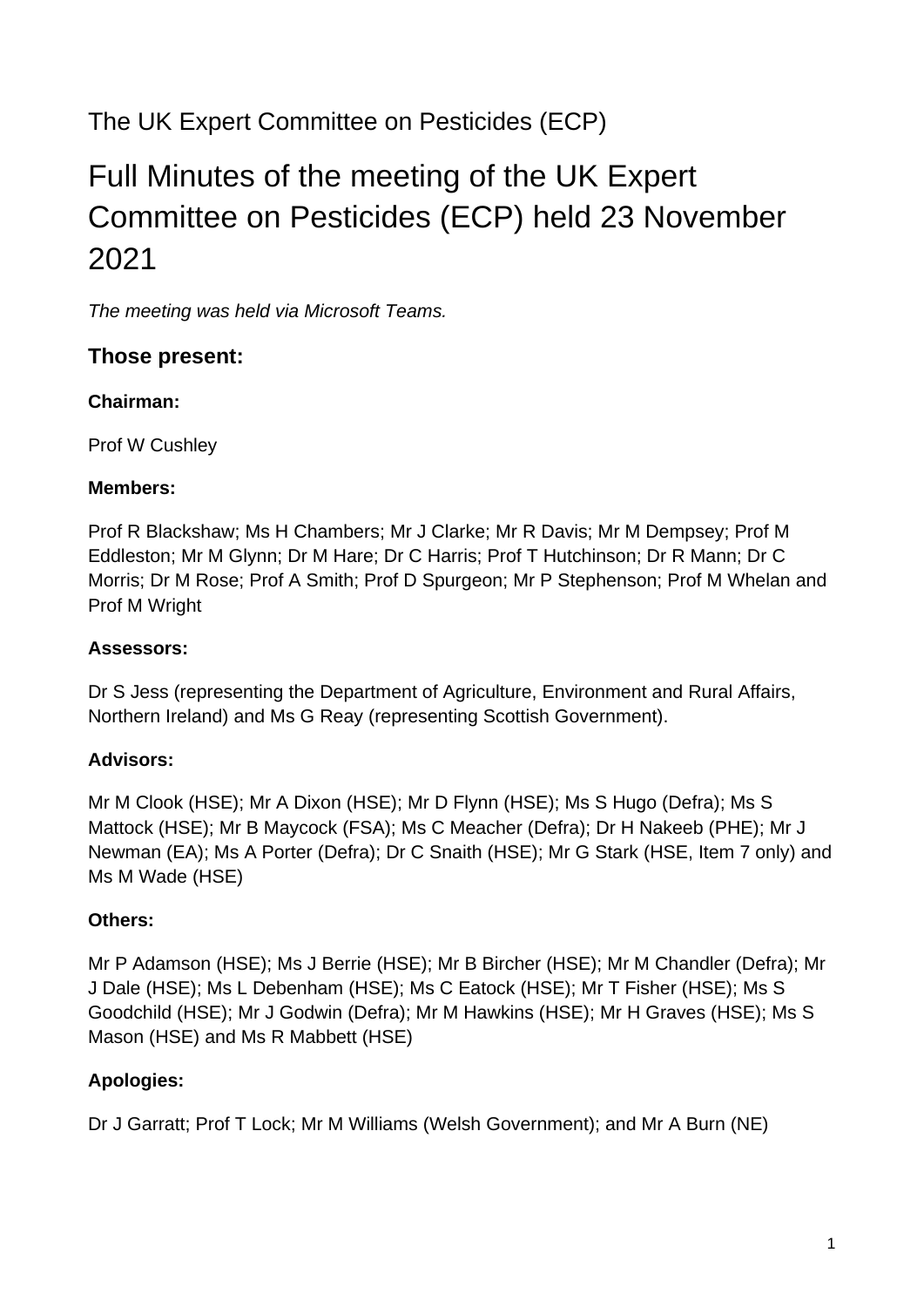### **Agenda Item 1: Introduction**

1.1 The Chair reminded the meeting of the confidentiality of the papers and their discussions. If Members believed that they had a commercial or financial interest in any of the items being discussed, they were required to declare their interest to the Chair and Secretariat prior to the meeting. They may then either be invited to absent themselves from the discussions, not participate and/or not be involved in any discussions and decision-making, unless invited to do so.

1.2 A Member declared a new general conflict of interest, stating they had changed employers. Two members identified potential conflict of interests, these were deemed to be non-personal specific conflicts and it was agreed they could remain and participate in the discussion on the relevant agenda items.

1.3 A representative from HSE declared a specific conflict of interest with agenda item 4 and chose to withdraw from the meeting for the discussion of this item.

1.4 The Chair welcomed Mr J Clarke and Mr P Stephenson who have joined the Committee as experts in agronomy and Prof M Wright who has joined as an expert in toxicology.

1.5 The Chair noted that Mr R Davis, Dr M Hare, Prof T Hutchinson, Dr C Morris and Prof A Smith were participating in their final ECP meeting, having completed their terms of office. He thanked all the Members for the excellent and insightful contributions they had made to the Committee's work during their time as Members.

### **Agenda Item 2: Full Minutes of the previous meeting [ECP 1 (47/2021)]**

2.1 The draft Full Minutes of the September 2021 meeting were agreed, subject to minor amendments.

### **Agenda Item 3: Matters Arising and Forward Business Plan [ECP 2 (47/2021)]**

3.1 The Secretariat provided an update on matters arising from previous meetings and invited Members to suggest any additions/amendments to the forward business plan which would be incorporated before the next meeting.

3.2 Members inquired about some recurring pieces of work and requested updates on the buffer zones review and literature development concerning the impact of plant protection products on pollinators that were missing from the forward business plan; the Secretariat agreed to look into this and update as appropriate.

#### **Action: Secretariat**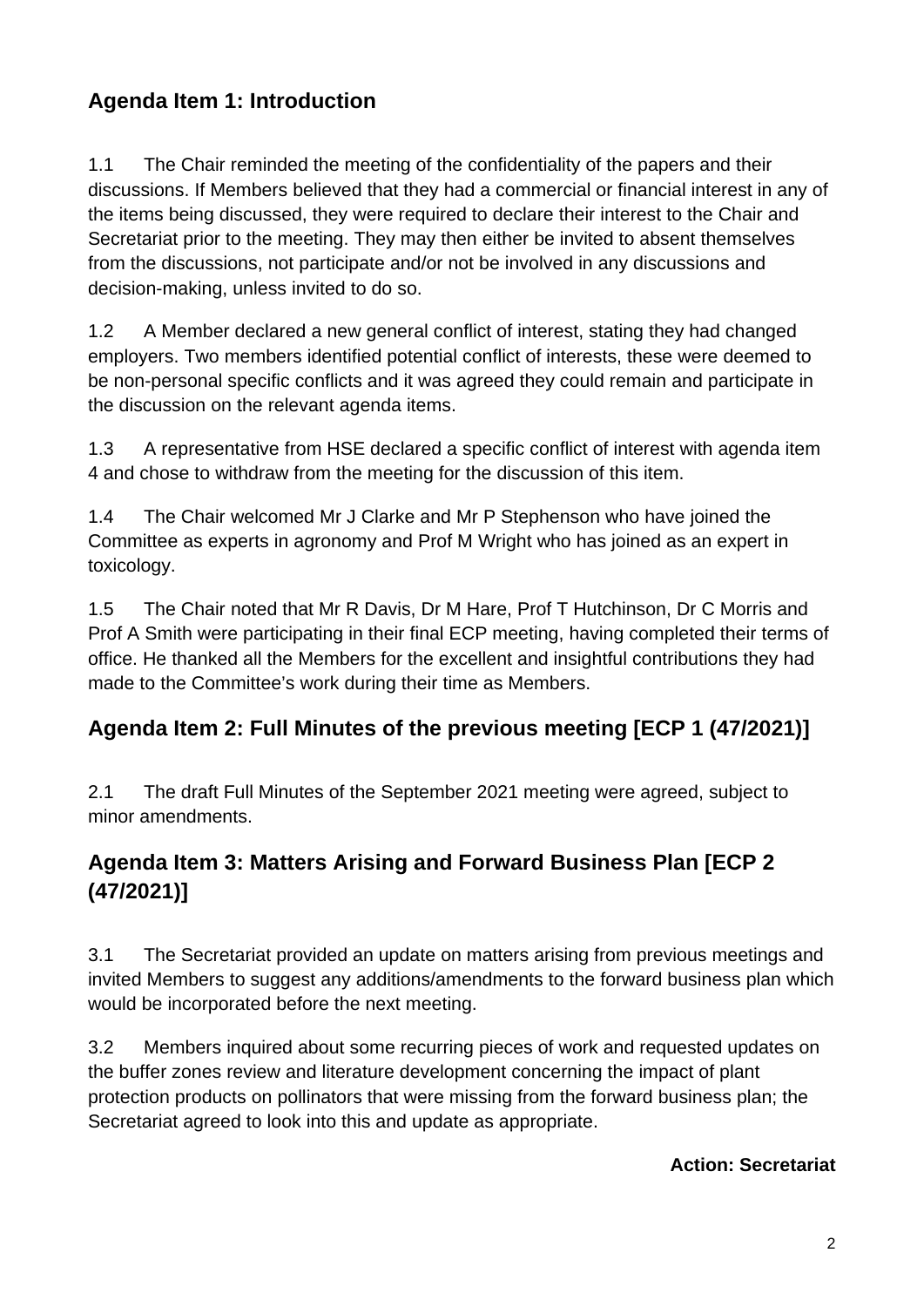### **Agenda Item 4: Active Substance – Iron [ECP 3 (47/2021)]**

4.1 HSE introduced the item, noting it was the first active to be considered by the Committee under the new UK regulatory arrangements for the provision of independent scientific advice relating to the approval of active substances. HSE had identified a number of potential areas that would require advice, and Committee Members could explore any aspects of the risk assessment and underlying guidance they considered to be of interest.

4.2 The Committee had a preliminary discussion on the issues identified by HSE and began to formulate their advice. During the discussion Members expressed a view that some of the questions posed by HSE were peer review in nature, rather than questions seeking specific independent scientific advice. The Committee addressed all the questions asked of it but noted it was not a peer review body.

### **Agenda Item 5: Active Substance – Cinmethylin [ECP 4 (47/2021)]**

5.1 HSE introduced the item, noting it was the second time the active substance was being considered by the Committee, having previously been considered at their meeting in November 2020. The full risk assessment of endocrine disruptor properties for cinmetyhlyin had not been available for consideration in November 2020. HSE have now completed this assessment and identified areas that required independent scientific advice.

5.2 The Committee had a preliminary discussion on the issues identified by HSE and began to formulate their advice.

### **Agenda Item 6: Overview of Regulation No 1107/2009**

6.1 HSE presented an overview of Regulation No 1107/2009 intended to inform the Committee of ongoing regulatory developments following the establishment of an independent GB regulatory regime.

- 6.2 Members noted:
	- The existing active substance approvals, product authorisations and Maximum Residue Levels (MRLs) continue to be valid. Going forward, GB will take independent regulatory decisions on these issues following retained regulatory and technical standards.
	- A GB active substance review programme was under development in consultation with Defra and the GB Devolved Administrations. The NI regime will continue to operate under EU rules as per the Northern Ireland Protocol.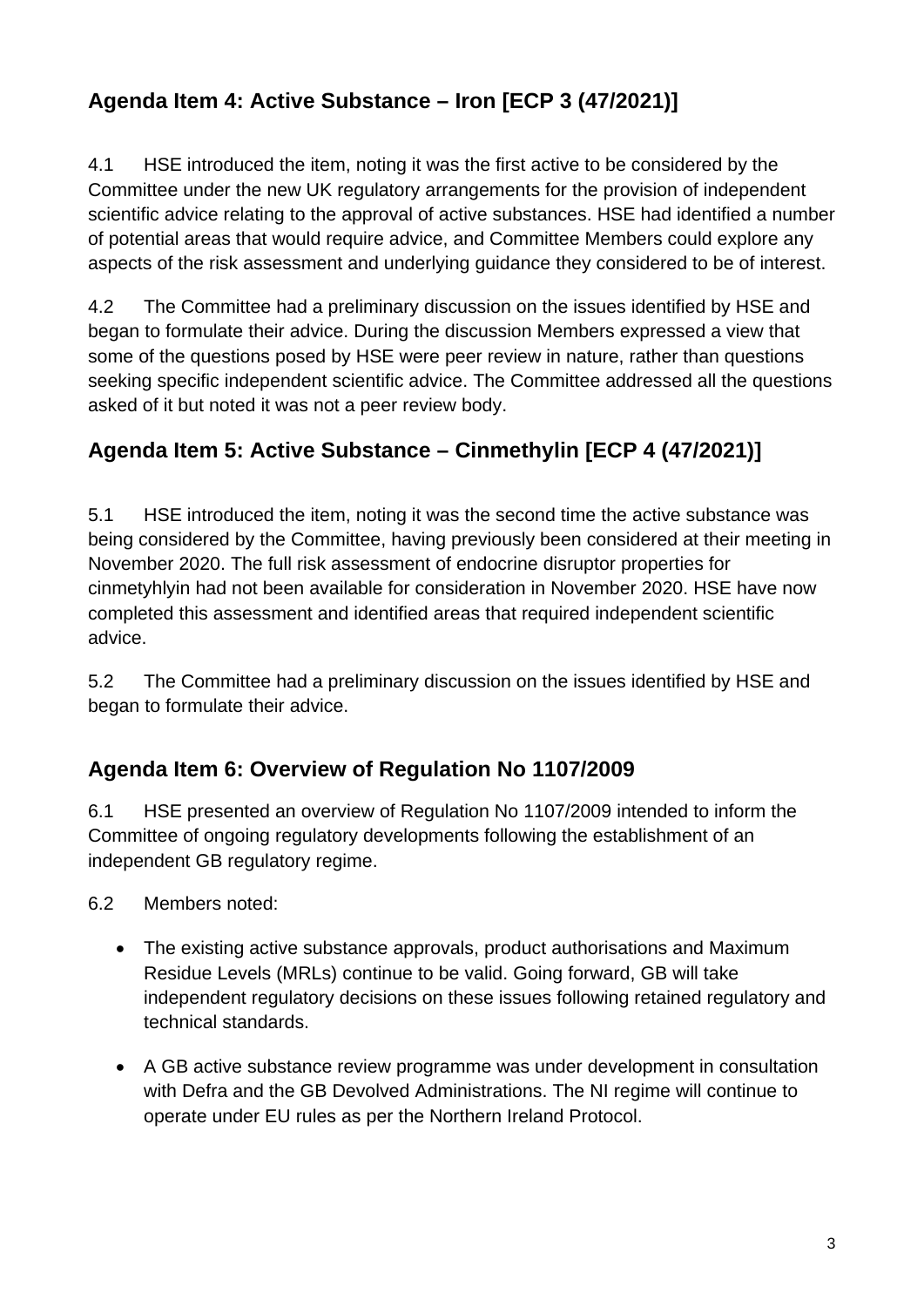- Government would support work to develop a more streamlined regulatory process for innovation in the field. Members noted the Innovate Licensing and Access Pathway as an example.
- The Chemicals Regulation Division of HSE has seen significant growth in capacity over the current financial year to meet the demands of an independent regulatory regime.

### **Agenda Item 7: Defra's Chemical Evidence Strategy and CRD's approach to pesticides R&D [ECP 6 – 6-1 (47/2021)]**

7.1 Defra presented to Members on their Chemical Evidence Strategy, followed by HSE who informed Members of their work in commissioning research and development activities concerning plant protection products.

- 7.2 Members noted:
	- The need to support the development of expertise to ensure there is capacity to meet the regulatory requirements.
	- They would support the use of technology that would allow for monitoring the usage of pesticides. It was noted that digital platforms used to map fields and soil quality could be adapted for this purpose.
	- They encourage developments that ensure the speed of regulatory innovation can meet the pace of change in the market.
	- The Committee would be interested in advising on and engaging with both Defra in their Chemical Evidence Strategy and HSE in the research and development work.

#### **Agenda Item 8: Human Health Monitoring Data Review [ECP 7 – 7-1 (47/2021) and ECP 8 – 8-3 (47/2021)]**

8.1 HSE introduced papers relating to the findings in the National Poisons Information Service (NPIS) pesticide exposure monitoring report 2020-2021 and Human Health Enquiry and Incident Survey (HHEIS) for 2019-2020.

- 8.2 Members noted:
	- The reports were broadly in line with previous years; it was felt the decrease in reported exposure from previous years might reflect the difficulty of data collection due to lockdown measures.
	- The use of professional grade products by amateurs alongside the continued storage and use of unauthorised chemicals were of concern. Members felt pesticide amnesties similar to the programmes undertaken in Wales would help reduce the supply of unauthorised substances.